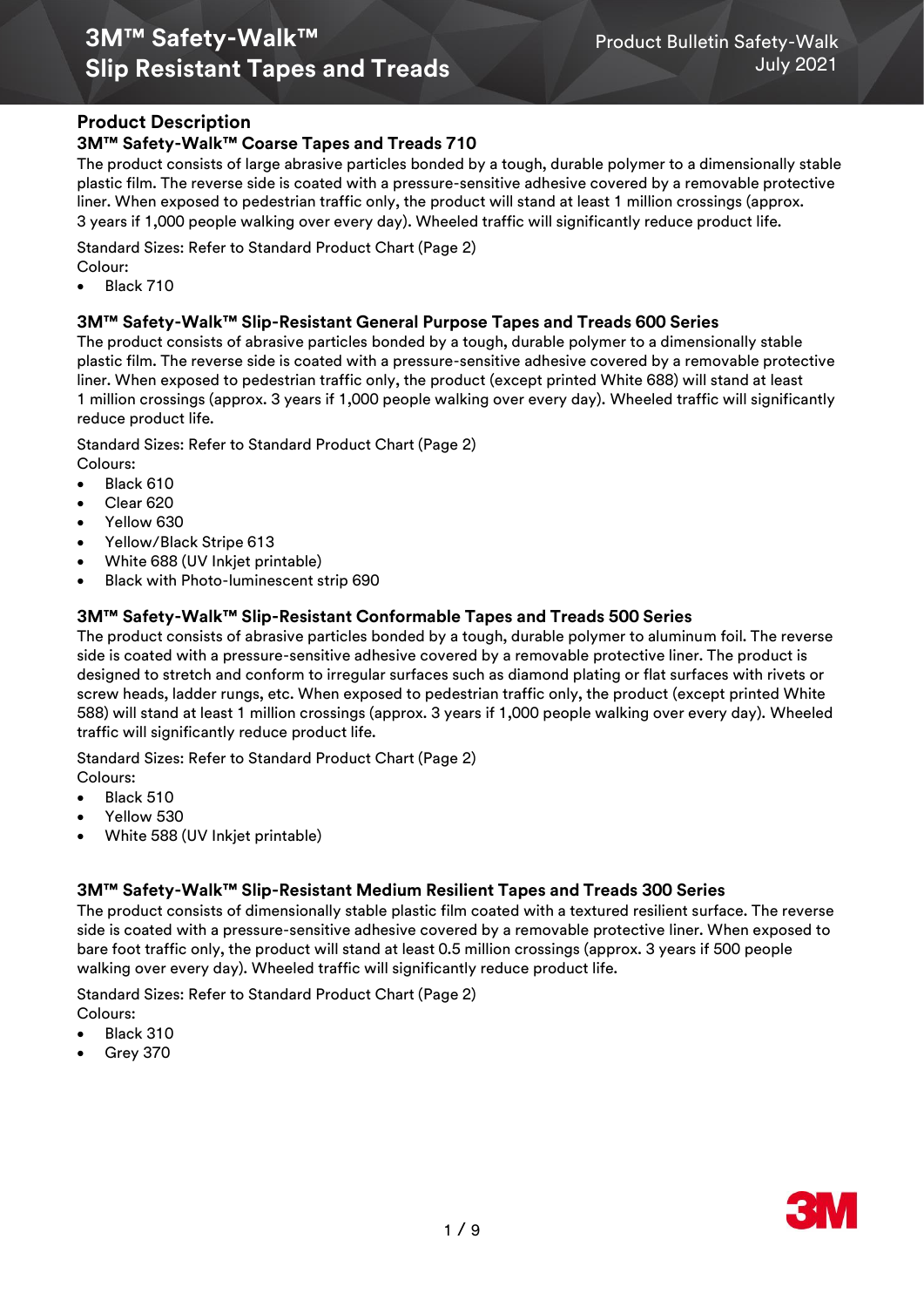## **3M™ Safety-Walk™ Slip-Resistant Fine Resilient Tapes and Treads 200 Series**

The product consists of a fine textured resilient top surface. The reverse side is coated with a pressuresensitive adhesive covered by a removable protective liner.

Standard Sizes: Refer to Standard Product Chart (Page 2)

Colours:

- Clear 220
- White 280

## **Accessories**

### **3M™ Safety-Walk™ Primer**

Primer is a solvent-based adhesive. It is to be applied to rough or porous surfaces before application of adhesive-backed products. 946 ml covers approximately 3.25 m². Size: can (946 ml)

## **3M™ Safety-Walk™ Edging Compound**

This is a liquid, solvent-based compound in a convenient tube applicator. The product fills in the exposed edges of Safety-Walk slip-resistant materials, providing extra protection from excessive moisture or liquids. One five-ounce tube (147 ml) seals approximately 23 m – 30 m. Size: tube (147 ml)

## **3M™ Safety-Walk™ Rubber Hand Roller**

Rubber Hand Roller helps provide a firm bond when Safety-Walk slip-resistant materials are applied. Size: 15 cm overall length

#### **3M™ Safety-Walk™ Slip-Resistant Tapes and Treads Standard Sizes**

| <b>Size</b>    | Width    | Length  | <b>Black</b>   | <b>Black</b> | <b>Safety</b><br>Yellow | White | Clear                     | <b>Safety</b><br>Yellow<br>/Black<br><b>Stripe</b> | <b>Black</b>              | <b>Black</b> | White | <b>Safety</b><br>Yellow | <b>Black</b> | Grey         | White | Clear        |
|----------------|----------|---------|----------------|--------------|-------------------------|-------|---------------------------|----------------------------------------------------|---------------------------|--------------|-------|-------------------------|--------------|--------------|-------|--------------|
|                |          |         | 710            | 610          | 630                     | 688   | 620                       | 613                                                | <b>PL 690</b>             | 510          | 588   | 530                     | 310          | 370          | 280   | 220          |
| $3/4$ " x 24   | 19,05 mm | 7,32 m  |                | X            |                         |       |                           |                                                    |                           |              |       |                         |              |              |       |              |
| 6" x 24        | 152,4 mm | 7,32 m  |                | x            |                         |       |                           |                                                    |                           |              |       |                         |              |              |       |              |
| $2" \times 30$ | 50,8 mm  | 9,14 m  |                |              |                         |       |                           |                                                    |                           |              |       |                         |              |              |       |              |
| $3" \times 30$ | 76,2 mm  | 9,14 m  |                |              |                         |       |                           |                                                    |                           |              |       |                         |              |              |       |              |
| 4" x 30        | 101,6 mm | 9,14 m  |                |              |                         |       |                           |                                                    |                           |              |       |                         |              |              |       |              |
| 6" x 30        | 152,4 mm | 9,14 m  |                |              |                         |       |                           |                                                    | $\boldsymbol{\mathsf{x}}$ |              |       |                         |              |              |       |              |
| $3/4$ " x 60   | 19,05 mm | 18,3 m  |                | $\mathbf{x}$ | x                       |       | $\mathbf{x}$              |                                                    |                           |              |       |                         |              |              |       |              |
| 1" x 60        | 25,4 mm  | 18,3 m  | x              | X            | X                       |       | $\mathbf{x}$              | X                                                  |                           |              |       |                         | X            | $\mathbf{x}$ | X     | X            |
| $2" \times 60$ | 50,8 mm  | 18,3 m  | x              | x            | x                       |       | x                         | X                                                  |                           | X            |       | X                       | X            | x            | x     | X            |
| $4" \times 60$ | 101,6 mm | 18,3 m  | x              | x            | x                       |       |                           | X                                                  |                           | X            |       |                         | X            | x            | x     |              |
| 6" x 60        | 152,4 mm | 18,3 m  | x              | x            |                         |       | $\pmb{\times}$            | x                                                  |                           | X            |       |                         | x            |              |       |              |
| 12" x 60       | 304,8 mm | 18,3 m  | x              |              | x                       |       | $\boldsymbol{\mathsf{x}}$ | X                                                  |                           | X            |       |                         | x            | x            |       |              |
| 20" x 60       | 508 mm   | 18,3 m  |                | x            |                         |       |                           |                                                    |                           |              |       |                         |              |              |       |              |
| 24" x 60       | 609,6 mm | 18,3 m  | x              | x            |                         |       | $\boldsymbol{\mathsf{x}}$ | X                                                  |                           | X            |       |                         | x            | x            |       |              |
| 28" x 60       | 711,2 mm | 18,3 m  |                |              |                         |       |                           |                                                    |                           |              |       |                         |              | $\pmb{\chi}$ |       |              |
| 32" x 60       | 812,8 mm | 18,3 m  |                |              |                         |       |                           |                                                    |                           |              |       |                         |              | x            |       |              |
| 36" x 60       | 914,4 mm | 18,3 m  | $\pmb{\times}$ |              |                         |       |                           |                                                    |                           |              |       |                         | X            | x            |       |              |
| 48" x 60       | 1,22m    | 18,3 m  | x              | X            |                         |       | $\boldsymbol{\mathsf{x}}$ |                                                    |                           |              |       |                         |              |              |       | X            |
| 12" x 120      | 304,8 mm | 36,58 m | $\pmb{\chi}$   |              |                         |       |                           |                                                    |                           |              |       |                         |              |              |       |              |
| 24" x 120      | 609,6 mm | 36,58 m | x              |              |                         |       |                           |                                                    |                           |              |       |                         |              |              |       |              |
| 49,25" x 120   | 1,25m    | 36,58 m |                | x            |                         |       | $\boldsymbol{\mathsf{x}}$ |                                                    |                           |              |       |                         |              |              |       |              |
| 48" x 150      | 1,22m    | 45,72 m |                |              |                         | x     |                           |                                                    |                           |              | X     |                         |              |              |       |              |
| 48" x 164      | 1,22m    | 50 m    |                |              |                         |       | $\boldsymbol{\mathsf{x}}$ |                                                    |                           |              |       |                         |              |              |       |              |
| 24" x 246      | 609,6 mm | 75 m    |                |              |                         |       |                           |                                                    |                           |              |       |                         | x            |              |       |              |
| 24" x 250      | 609,6 mm | 76,2 m  |                | X            |                         |       |                           |                                                    |                           |              |       |                         |              |              |       |              |
| 2" x 328       | 50,8 mm  | 100 m   |                |              |                         |       |                           |                                                    |                           |              |       |                         |              |              |       | $\pmb{\chi}$ |
| 49,25" x 332   | 1,25m    | 101,2 m |                | x            |                         |       | X                         |                                                    |                           |              |       |                         |              |              |       |              |

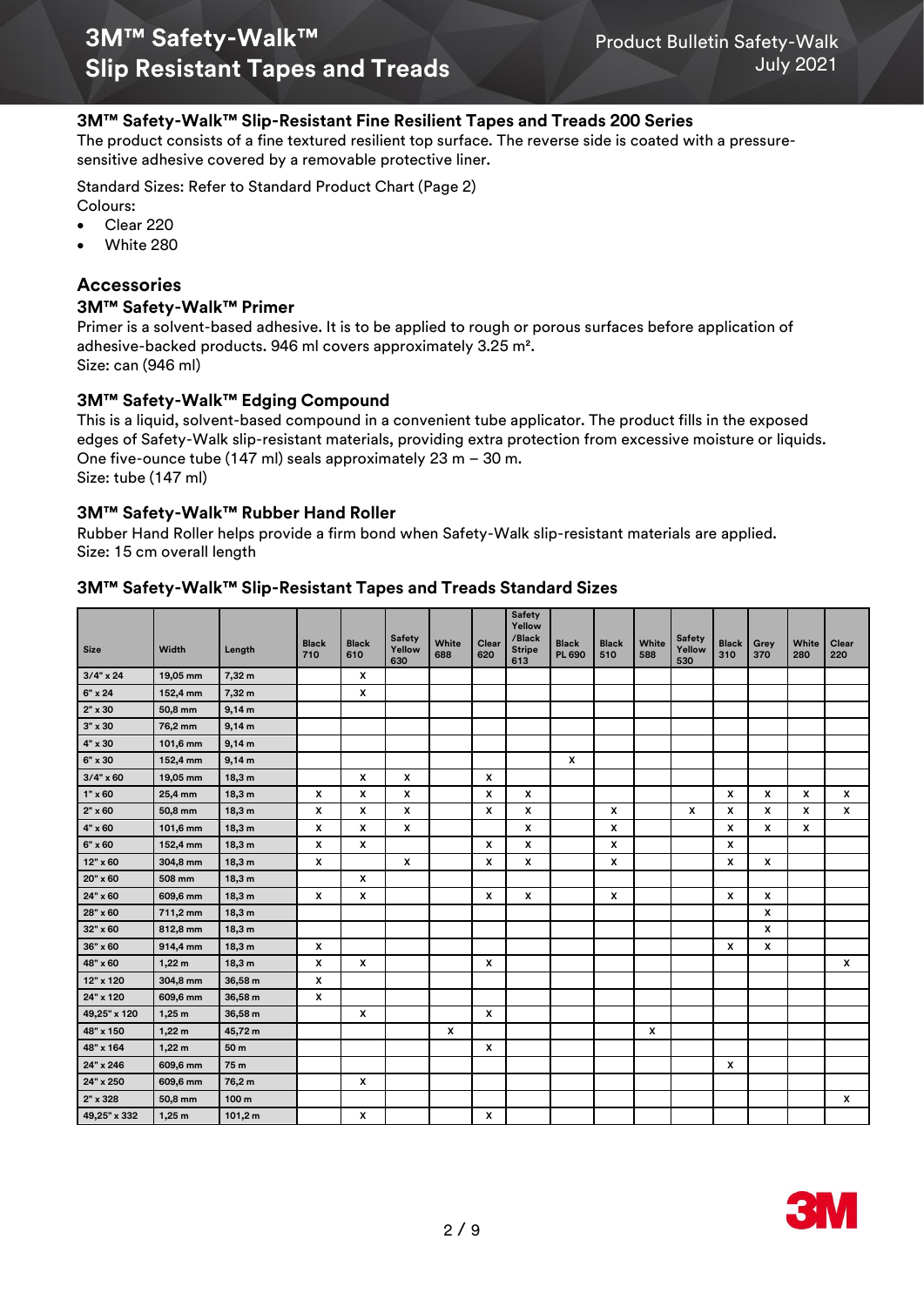# **3M™ Safety-Walk™**<br>**1**Product Bulletin Safety-Walk Product Bulletin Safety-Walk<br>2021 July **Slip Resistant Tapes and Treads**

# **Product Selection Guide**

**Application/Type of 3M™ Safety-Walk™ Slip-Resistant Tapes and Treads**

| <b>Applications</b>                                                                                        | <b>Coarse 710 Black</b> | <b>General Purpose</b><br><b>600 Series</b> | Conformable<br>500 Series | <b>Medium Resilient</b><br><b>300 Series</b> | <b>Fine Resilient</b><br>200 Series |
|------------------------------------------------------------------------------------------------------------|-------------------------|---------------------------------------------|---------------------------|----------------------------------------------|-------------------------------------|
| <b>Farm Machinery</b>                                                                                      | X                       | X                                           | $\circ$                   |                                              |                                     |
| <b>Construction Equipment</b><br><b>Forklifts</b><br><b>Cherry pickers</b>                                 | $\pmb{\mathsf{x}}$      | $\pmb{\mathsf{x}}$                          | $\circ$                   |                                              |                                     |
| Steps, stairs, and platforms                                                                               |                         | X                                           | $\circ$                   |                                              |                                     |
| <b>Recreational Vehicles</b><br>Snowmobiles<br><b>ATVs</b><br><b>Garden tractors</b><br><b>Lawn mowers</b> | X                       | X                                           | $\circ$                   |                                              |                                     |
| Wet and oily areas                                                                                         | X                       | X                                           | $\circ$                   |                                              |                                     |
| <b>Loading docks</b><br>Cold storage<br><b>Catwalks</b><br>Platform/ramps                                  | X                       | X                                           | $\circ$                   |                                              |                                     |
| <b>Ladders</b><br><b>Step stools</b><br><b>Scaffolds</b>                                                   |                         | X                                           | $\circ$                   |                                              |                                     |
| Airplane decks/cargo holds<br><b>Trains</b><br><b>Semi-trailers</b><br><b>Buses</b><br><b>Ships decks</b>  | X                       | $\pmb{\mathsf{x}}$                          | $\circ$                   |                                              |                                     |
| <b>Water skis</b><br><b>Surf boards</b><br>Jet skis<br><b>Boats</b>                                        |                         |                                             |                           | $\mathbf{x}$                                 |                                     |
| <b>Swimming pools</b><br>Pool accessories<br><b>Diving boards</b>                                          |                         |                                             |                           | X                                            |                                     |
| <b>Bath area</b><br><b>Showers</b>                                                                         |                         |                                             |                           | $\pmb{\mathsf{x}}$                           | $\boldsymbol{\mathsf{X}}$           |
| <b>Bathtubs</b>                                                                                            |                         |                                             |                           |                                              | $\mathbf{x}$                        |
| <b>Conveyors</b><br><b>Pulleys</b>                                                                         |                         |                                             |                           | $\mathbf{x}$                                 |                                     |
| Food service area*                                                                                         |                         | X                                           |                           | <b>X</b>                                     |                                     |
| <b>Machine shops</b><br>Auto repair shops<br>Garages                                                       | X                       |                                             |                           |                                              |                                     |

X Recommended for flat or smooth surfaces<br>O Recommended around corners or for irregu

O Recommendedaround corners orforirregular surfaces

\* Notrecommended for application on greasy quarry tiles

# **Typical Properties**

| <b>Product Attribute</b>                  | Coarse<br>710<br><b>Black</b> |                  | <b>General Purpose 600 Series</b>           | Conformable 500<br><b>Series</b>          | <b>Medium</b><br><b>Resilient 300</b><br><b>Series</b> | <b>Fine</b><br>Resilient<br>200 Series      |                       |                        |
|-------------------------------------------|-------------------------------|------------------|---------------------------------------------|-------------------------------------------|--------------------------------------------------------|---------------------------------------------|-----------------------|------------------------|
| Color                                     | Black 710                     | Black 610        | Clear 620<br>Safety Yellow 630<br>White 688 | Safety Yellow/<br><b>Black Stripe 613</b> | <b>Black PL</b><br>Strip 690                           | Black 510<br>Safety Yellow 530<br>White 588 | Black 310<br>Grey 370 | Clear 220<br>White 280 |
| Applied Weight (g)/m <sup>2</sup>         | 1680                          | 730              | 730                                         | 730                                       | 730                                                    | 850                                         | 830                   | 640                    |
| Applied Thickness (mm)                    | 1.27                          | 0.71             | 1.01                                        | 1.01                                      | 1.01                                                   | 1.00                                        | 1.17                  | 0.51                   |
| <b>Minimum Application</b><br>Temperature | $4^{\circ}$ C                 | $4^{\circ}$ C    | $4^{\circ}$ C                               | $4^{\circ}$ C                             | $4^{\circ}$ C                                          | $4^{\circ}$ C                               | $4^{\circ}$ C         | $10^{\circ}$ C         |
| <b>Minimum Service</b><br>Temperature*    | $-40^\circ$ C                 | -40 $^{\circ}$ C | $-40^\circ$ C                               | $-40^{\circ}$ C                           | -40 $^{\circ}$ C                                       | $-40^\circ$ C                               | $-10^{\circ}$ C       | $-10^{\circ}$ C        |
| <b>Maximum Service</b><br>Temperature*    | 79° C                         | 79° C            | 79° C                                       | 79° C                                     | 79° C                                                  | 79° C                                       | 79° C                 | $66^{\circ}$ C         |

\* not for extended periods of time at the extremes

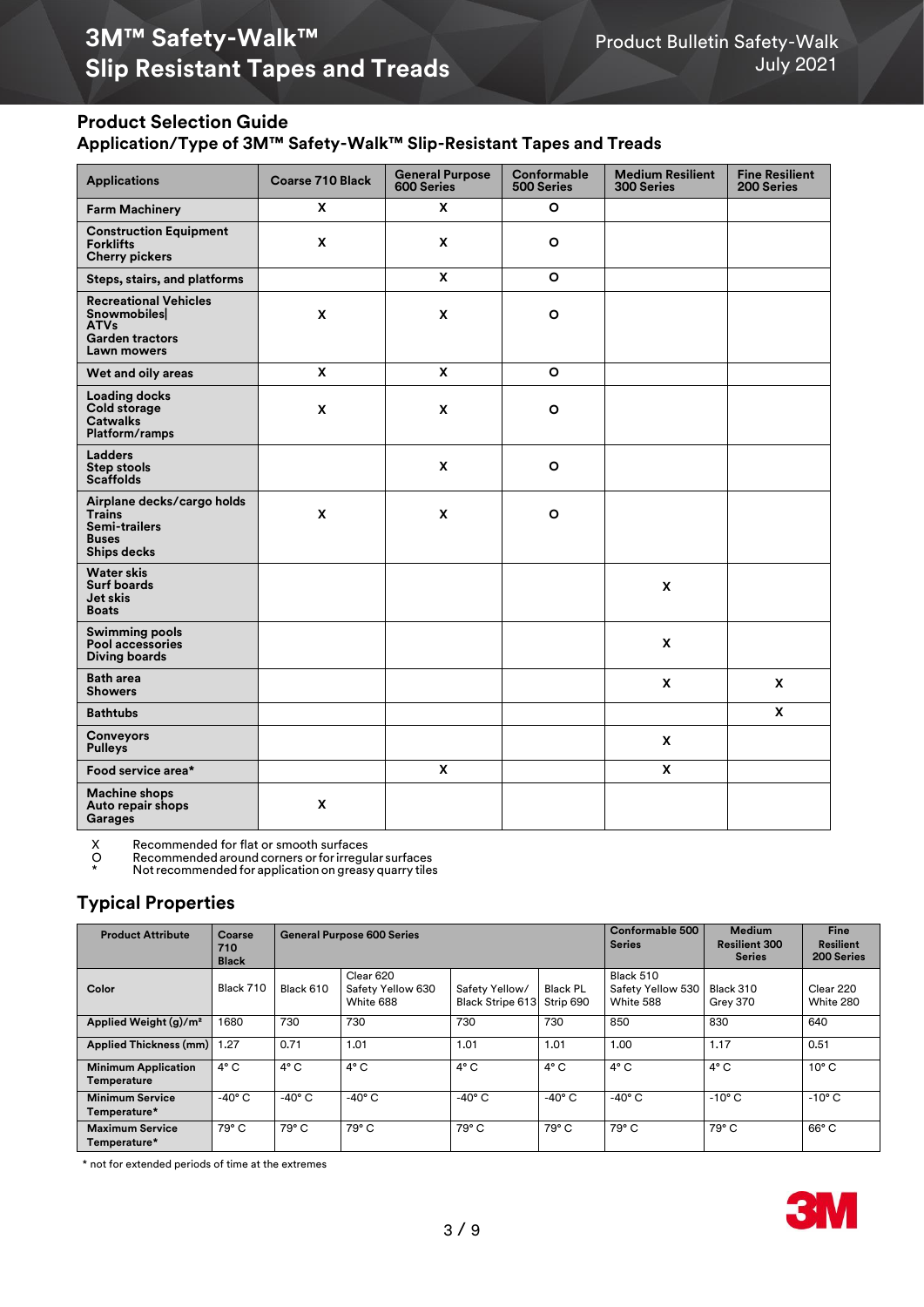# **3M™ Safety-Walk™** Product Bulletin Safety-Walk **Slip Resistant Tapes and Treads** July 2021

## **Flammability**

Flammability standards are different from country to country. Ask your local 3M contact for details, please. The following table shows the European Standard (EN).

| <b>Product Attribute</b>                                                 | Coarse<br>710 Black | <b>General Purpose</b><br><b>600 Series</b>                                            | Conformable<br>500 Series                 | <b>Medium Resilient</b><br><b>300 Series</b> | <b>Fine Resilient</b><br>200 Series |
|--------------------------------------------------------------------------|---------------------|----------------------------------------------------------------------------------------|-------------------------------------------|----------------------------------------------|-------------------------------------|
| <b>DIN EN 13501-1</b><br>Interior building<br>applications               | Cfl <sub>s1</sub>   | 610: Bfl s1<br>613: Cfl s1<br>620: Bfl s1<br>630: Bfl s1<br>688: Bfl s1<br>690: Cfl s1 | 510: Bfl s1<br>530: Bfl s1<br>588: Bfl s1 | 310: Bfl s1<br>370: Bfl s1                   | 220: Bfl s1<br>280: Bfl s1          |
| <b>DIN EN 45545-2 R10</b><br>Interior railway<br>applications for floors | HL <sub>2</sub>     | 610: HL <sub>2</sub><br>613: HL <sub>2</sub><br>630: HL3<br>688: HL3<br>690: HL1       | 530: HL <sub>2</sub><br>588: HL3          |                                              |                                     |
| 2010 IMO FTP Code,<br>Annex 1 Parts 2 and 5                              | ---                 | 610:<br>U.S Coast Guard                                                                |                                           | ---                                          |                                     |

## **Slip Resistance**

| DIN 51130 and ASR<br>A1.5/1,2<br>Value | Coarse<br>710 Black | General<br><b>Purpose Black</b><br>610 | General<br>Purpose 620.<br>630 | General<br><b>Purpose</b><br>613,<br>688,<br>690 | <b>Conformable</b><br>500 Series | Conformable<br>588 | <b>Medium</b><br><b>Resilient</b><br>300 Series | <b>Fine</b><br><b>Resilient 200</b><br><b>Series</b> |
|----------------------------------------|---------------------|----------------------------------------|--------------------------------|--------------------------------------------------|----------------------------------|--------------------|-------------------------------------------------|------------------------------------------------------|
| Friction (dry)                         | R <sub>13</sub>     | R <sub>13</sub>                        | R <sub>13</sub>                | R <sub>13</sub>                                  | R <sub>13</sub>                  | R <sub>13</sub>    | R <sub>10</sub>                                 | R <sub>10</sub>                                      |
| Volume (ml/dmsq)                       | V <sub>8</sub>      | V4                                     | V <sub>4</sub>                 |                                                  | V <sub>4</sub>                   | -                  | V <sub>4</sub>                                  |                                                      |

#### Note:

3M™ Safety-Walk™ General Purpose 688 and 3M™ Safety-Walk™ Slip-Resistant Conformable 588 treads both offer the feature of digital UV inkjet printability. The slip resistance mentioned in the table above refers to unprinted products. The slip resistance of printed products may decrease depending on the total amount of ink coverage.

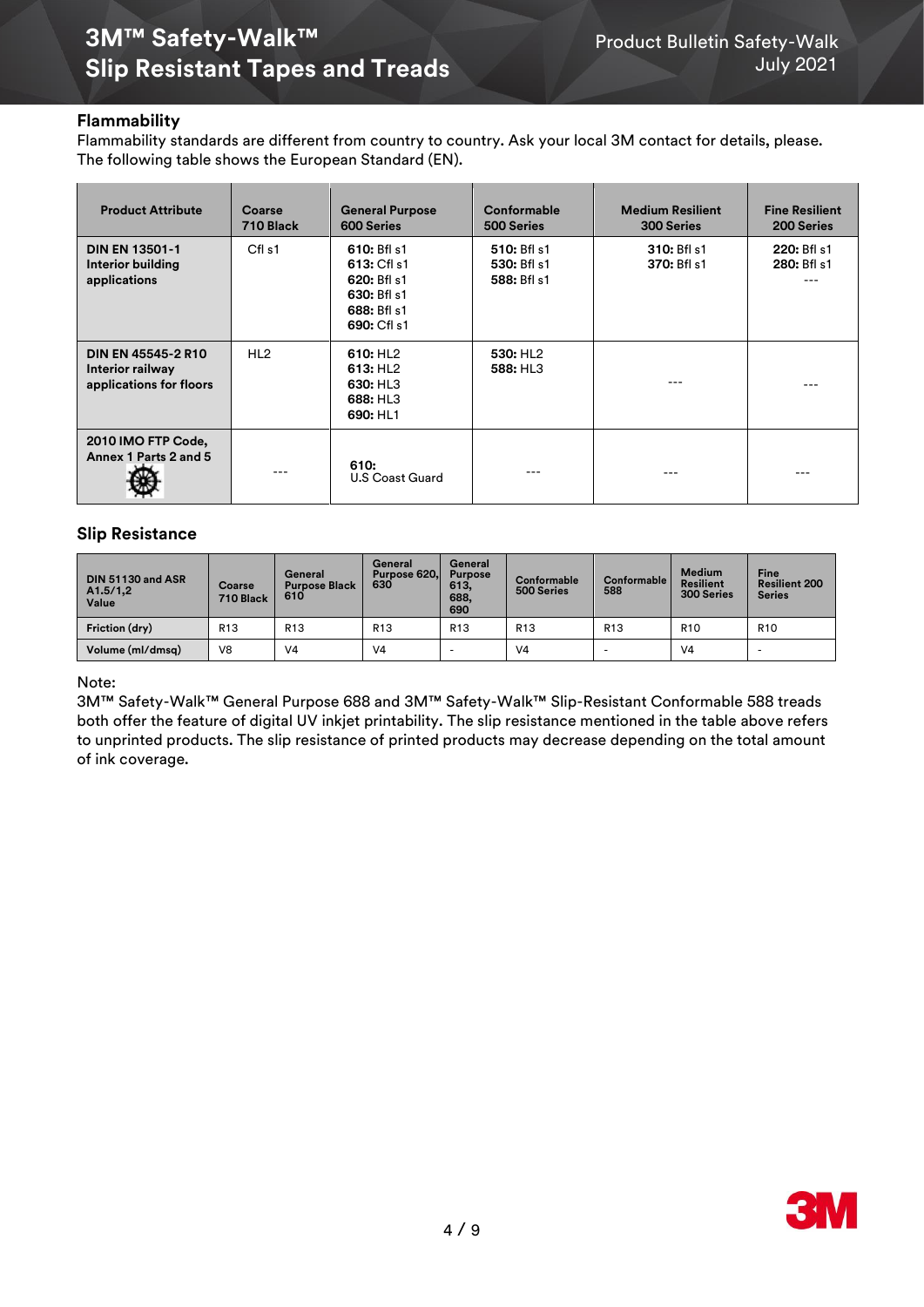### **Chemical Resistance**

Use this guide to help select the proper 3M™ Safety-Walk™ Slip-Resistant Tapes and Treads when exposure to chemicals is anticipated.

Fine Resilient Clear may turn cloudy during continuous immersion in water. It will regain clarity after it dries. Colors may be affected by extended exposure to some chemicals.

| Color                                    |           |              | Black 710 Black 610 Clear 620<br><b>Safety Yellow 630</b><br>White 688<br>(unprinted) | Safety Yellow /<br><b>Black Stripe 613</b> | <b>Black PL</b><br>690 | Black 510<br><b>Safety Yellow 530</b><br>White 588<br>(unprinted) | Black 310<br>Grey 370 | Clear 220<br>White 280 |
|------------------------------------------|-----------|--------------|---------------------------------------------------------------------------------------|--------------------------------------------|------------------------|-------------------------------------------------------------------|-----------------------|------------------------|
| Water                                    | R         | R            | $\mathsf{R}$                                                                          | R                                          | R                      | $\mathsf{R}$                                                      | R                     | $\mathsf{R}$           |
| <b>Bleach</b>                            | R         | R            |                                                                                       |                                            | R                      |                                                                   | R                     | R                      |
| 1% Hydrochloric Acid                     | R         | R            | R                                                                                     | R                                          | R                      | R                                                                 | R                     | R                      |
| 1% Sodium<br>Hydroxide                   |           |              | <b>NR</b>                                                                             |                                            |                        | <b>NR</b>                                                         | R                     | R                      |
| Detergent (1% in<br>water)               | R         | R            | R                                                                                     | <b>NR</b>                                  | <b>NR</b>              | R                                                                 | R                     | R                      |
| Soap (1% in water)                       | R         | R            | R                                                                                     |                                            |                        | $\mathsf{R}$                                                      | R                     | R                      |
| <b>Isopropyl Alcohol</b>                 | R         | $\mathsf{R}$ | R                                                                                     |                                            |                        | R                                                                 | R                     |                        |
| <b>Motor Oil</b>                         | R         | R            | R                                                                                     | R                                          | R                      | R                                                                 | R                     | R                      |
| <b>Hydraulic Fluid</b>                   | <b>NR</b> | <b>NR</b>    | R                                                                                     | R                                          | R                      |                                                                   | R                     | <b>NR</b>              |
| <b>Peanut Oil</b>                        | R         | R            | R                                                                                     | R                                          | R                      | R                                                                 | R                     | R                      |
| <b>Methyl Ethyl Ketone</b>               | I         |              |                                                                                       |                                            |                        |                                                                   |                       | <b>NR</b>              |
| <b>Mineral Spirits</b>                   | R         | R            | <b>NR</b>                                                                             |                                            |                        | <b>NR</b>                                                         | <b>NR</b>             | <b>NR</b>              |
| Gasoline (Unleaded)                      | <b>NR</b> | <b>NR</b>    | IC                                                                                    | <b>NR</b>                                  | <b>NR</b>              | <b>NR</b>                                                         | <b>NR</b>             | <b>NR</b>              |
| 25% Sulfuric Acid<br>Water               | R         | R            |                                                                                       | R                                          | R                      | IC                                                                | R                     | R                      |
| 50%<br><b>Antifreeze in Water</b>        | R         | R            | R                                                                                     |                                            | R                      | R                                                                 | R                     | R                      |
| <b>Windshield Washer</b><br><b>Fluid</b> | R         | R            | R                                                                                     | R                                          | R                      | R                                                                 | R                     | R                      |
| <b>Diesel Fuel</b>                       | R         | $\mathsf{R}$ |                                                                                       |                                            |                        |                                                                   | <b>NR</b>             | <b>NR</b>              |
| <b>Salt Water</b>                        | R         | R            | R                                                                                     | R                                          | R                      | R                                                                 | R                     | R                      |

R - Recommended, generally not continuous immersion

I - Recommended for intermittent exposure only

IC - Can stand incidental contact, provided cleaning/rinsing is performed after exposure

NR - Not recommended

## **Surface Preparation**

| <b>Surface</b>                                                                                  | Solvent Wipe <sup>1</sup> | <b>Strip Floor Finish; Degrease;</b><br>Wash and Rinse <sup>2</sup> | <b>Prime Coat Recommended</b> |
|-------------------------------------------------------------------------------------------------|---------------------------|---------------------------------------------------------------------|-------------------------------|
| Bare metal/polyethylene/propylene                                                               | ∧                         |                                                                     | No                            |
| Painted metal or plastic/painted wood/gel-<br>coated fiberglass/epoxy-coated floor <sup>3</sup> | v<br>$\lambda$            |                                                                     | No                            |
| Rough or smooth porous concrete                                                                 |                           |                                                                     | Yes                           |
| Painted or coated smooth concrete                                                               |                           |                                                                     | No                            |
| Vinyl tile/marble/terrazzo/ceramic                                                              |                           |                                                                     | No                            |
| <b>Quarry Tile<sup>4</sup></b>                                                                  |                           |                                                                     | Yes                           |

1 - Use solvent suitable for removing grease and oil. Follow manufacturer's directions for proper handling.

2 - Use detergent, degreaser or stripping chemical as appropriate.

3 - Untreated and treated wood must be painted before application of any 3M™ Safety-Walk™ Slip-Resistant Materials.

4 - Not recommended for use in commercial kitchens.

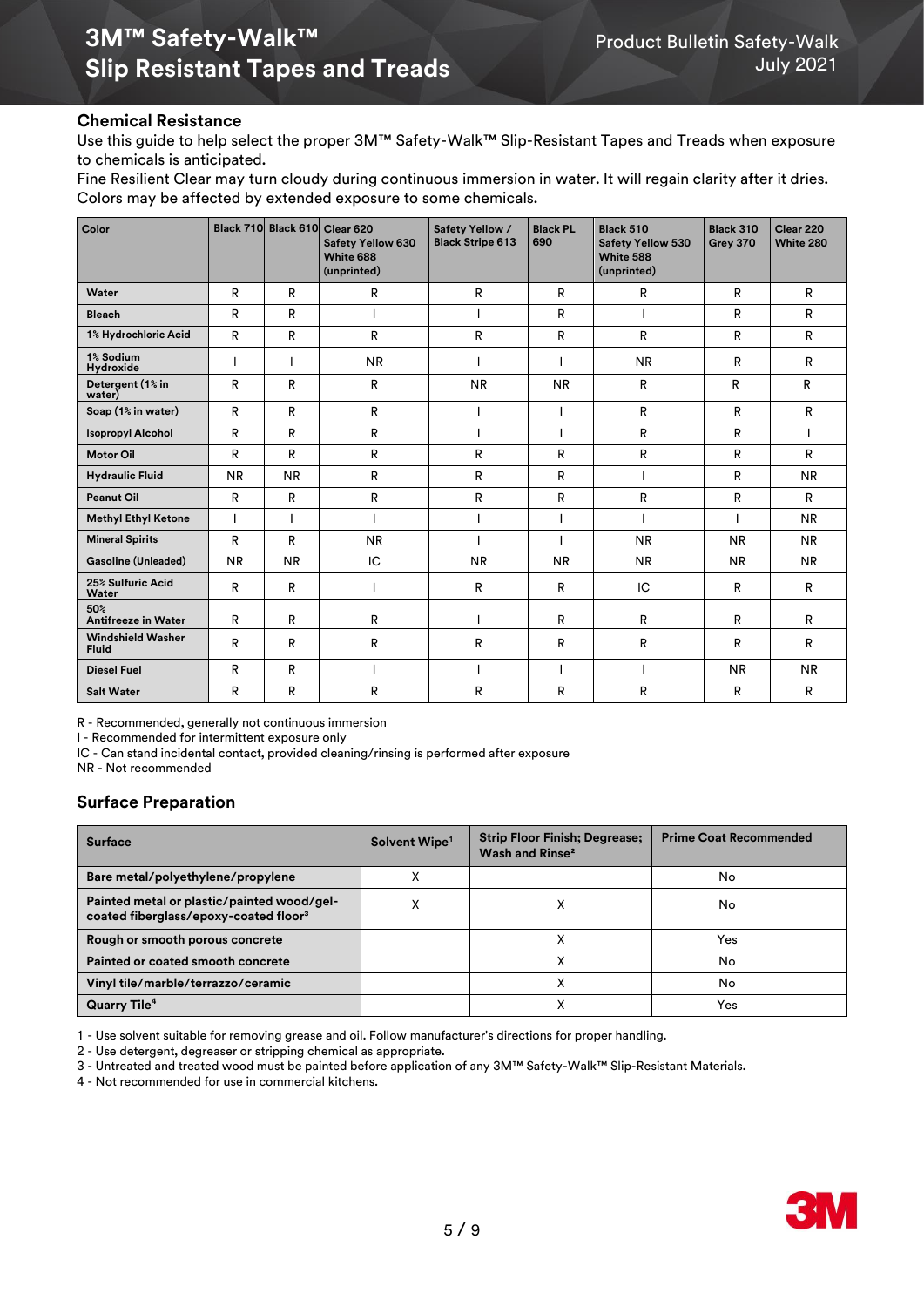# **3M™ Safety-Walk™** Product Bulletin Safety-Walk **Slip Resistant Tapes and Treads** July 2021

## **Directions for Use**

Prior to printing on 3M™ Safety-Walk™ 588 or 3M™ Safety-Walk™ 688 review 3M™ Safety-Walk™ General Printing Guidelines b to ensure proper awareness and process is understood.

## **Surface Preparation Instructions**

- 1. Make sure surface is clean, dry, smooth and above minimum application temperature (page 3) when applying 3M™ Safety-Walk™ Slip-Resistant material. Repair or replace any broken or damaged surface.
- 2. Remove chipped, cracked or peeled paint prior to applying Safety-Walk material.
- 3. Remove loose residue from surface.
- 4. If present, floor finish may be removed prior to application.
- 5. Referring to the "Surface Preparation Table" above use the appropriate cleaner or solvent wipe to clean the surface. After cleaning, allow surface to dry thoroughly.

## **Priming Instructions**

Prime clean, dry surfaces with 3M™ Safety-Walk™ Primer, especially:

- 1. Uncoated concrete surfaces.
- 2. Coated, painted or porous concrete if surface is excessively rough.
- 3. Other porous surfaces.

Priming Instructions:

- 4. Properly clean the surface following the "Surface Preparation Table" above.
- 5. Use a paint brush to apply a thin coat of 3M™ Safety-Walk™ primer where material is to be placed.
- 6. Allow the primed area to dry thoroughly (no evidence of stickiness or tackiness) before applying Safety-Walk slip-resistant material. Approximate drying time is 15 minutes.

## **Application Instructions**

Tools Needed: Rubber Hand Roller or Rubber Mallet

- 1. Individual pieces should be spaced a minimum of 1.3 cm apart and a maximum of 2.5 cm apart.
- 2. Round the corners of any pieces cut from rolls.
- 3. Peel protective liner back about 2.5 cm from one end and position piece on surface.

Important Note: Minimize touching adhesive with fingers.

- 4. Continue to remove liner. Press firmly in place as liner is removed.
- 5. For small pieces: Peel liner off piece. Holding piece by its edges, curve it gently with the adhesive side out. Align the middle of the piece over the middle of the target surface and press down.
- 6. Finally, press into firm contact with surface using a rubber hand roller by starting in middle and rolling out toward edges.
- 7. For applying 3M™ Safety-Walk™ Conformable Tapes and Treads, use a soft-headed rubber mallet to ensure product conformability to surface. Pound edges extra hard.
- 8. On steps, apply tread material 1.3 cm from stair edge to prevent edge curl and premature wear.

## **3M™ Safety-Walk™ Printing Guidelines for 3M™ Safety-Walk™ Slip-Resistant Conformable 588 and 3M™ Safety-Walk™ General Purpose 688**

3M™ Safety-Walk™ Slip-Resistant Conformable 588 and 3M™ Safety-Walk™ General Purpose 688 treads both offer the unique feature of digital UV curable inkjet printability. The guide below is a general recommendation for process steps that can be taken when handling and starting to print on 3M™ Safety-Walk™. 3M is not responsible or liable for any printer issues and/or printer head crashes or strikes. It is up to the user to identify a compatible printer and make the necessary adjustments to the printer in order to print properly as well as to not damage the printer equipment. Please consult with your local graphics printer to review necessary steps to print on Safety-Walk™ safely as well as efficiently without damage to the Safety-Walk™ or the printer itself.

#### **Important Notes:**

- 3M™ Safety-Walk™ Slip-Resistant Conformable 588 and 3M™ Safety-Walk™ General Purpose 688 treads are rough and raised surfaces, it is recommended that printer heads are raised a safe distance away from the Safety-Walk™ surface in order to avoid printer head crashes or strikes.
- 3M recommends utilizing a printer that is compatible with UV curable inks for faster delivery.

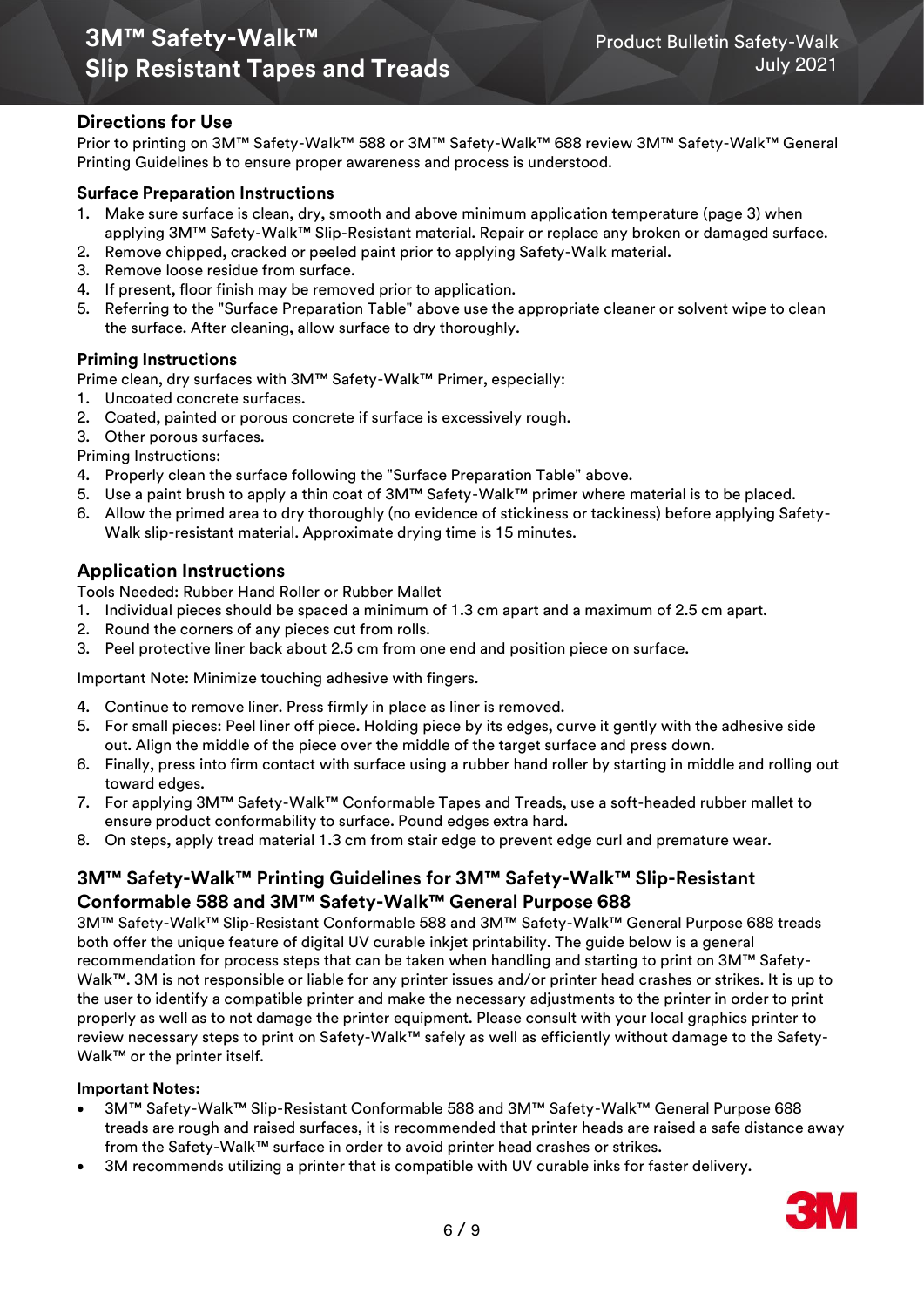- 3M recommends only loading Safety-Walk™ onto the printer rollers immediately before printing and removing immediately after printing to mitigate Safety-Walk™ from curling or forming to the idler roller, thus not lying flat on the printer bed potentially resulting in a head crash.
- 3M recommends printer operators be present and diligently monitoring as the Safety-Walk™ is continually fed into the printer and look out for any edge curling or abnormal raised surfaces that may have propagated as the roll is unwound. If edge curling starts to exist it is recommended to tape or hold down edges to prevent further raising, thus mitigating a printer head crash or strike.

### **Printing Recommendations**

#### Step 1

It is recommended that the printer assign a technician that is comfortable and knowledgeable about printing on raised and/or textured surfaces.

#### Step 2

Open box of either 3M™ Safety-Walk™ Slip Resistant Conformable 588 and 3M™ Safety-Walk™ General Purpose 688 treads material and load properly to the respective printer. It is recommended to only load Safety-Walk™ into the printer immediately before printing and remove immediately after printing is complete. This could mitigate the Safety-Walk™ from forming to the shape of the idler roller.

#### Step 3

Raise printer heads to the printer operators comfort level to ensure print heads will not crash or strike onto the Safety-Walk's™ raised and rough surface. It is recommended that print heads are raised at least 2-5 mm away from the Safety-Walk™ surface, but printer operators should still be cautious and observant to ensure print head crashes or strikes will not occur due to the presence of uneven surfaces.

#### Step 4

Once printer heads are raised and at a safe distance from the Safety-Walk™ surface, start to feed the Safety-Walk™ into the printer. Ensure that the Safety-Walk™ is properly taut, and the printer vacuum is on to help prevent abnormal raising or bowing.

#### Step 5

As Safety-Walk™ is being fed into the printer inspect Safety-Walk™ for any abnormalities or edge curling. If edge curling persists, tape or hold down sides to ensure the Safety-Walk™ is flat with the printer table during the printing process.

#### Step 6

Determine image(s) and/or color(s) desired.

#### Step 7

Print. It is recommended printer operators continually inspect and monitor the process to ensure printer head crashes or strikes will not occur.

#### Step 8

Remove Safety-Walk roll immediately after printing is complete. This could mitigate the Safety-Walk™ from forming to the shape of the idler roller.

## **Maintenance Instructions**

- To maintain product effectiveness, the application should be inspected periodically.
- To ensure that 3M™ Safety-Walk™ Slip-Resistant Materials are kept free of dirt and other residue that might impair functionality:
	- **-** Coarse, General Purpose and Conformable tapes and treads should be deck brushed regularly.
	- **-** Medium and Fine Resilient Treads should be mopped or deck brushed regularly.
- Use an appropriate degreaser/cleaner for general maintenance to keep material and surrounding surfaces dirt and grease free.
- To remove and replace worn or torn material:
	- **-** Start by pulling up old material. Use of a heat gun may assist in this process.
	- **-** After removal of old material, use 3M™ General Purpose Adhesive Remover (08987) or an equivalent

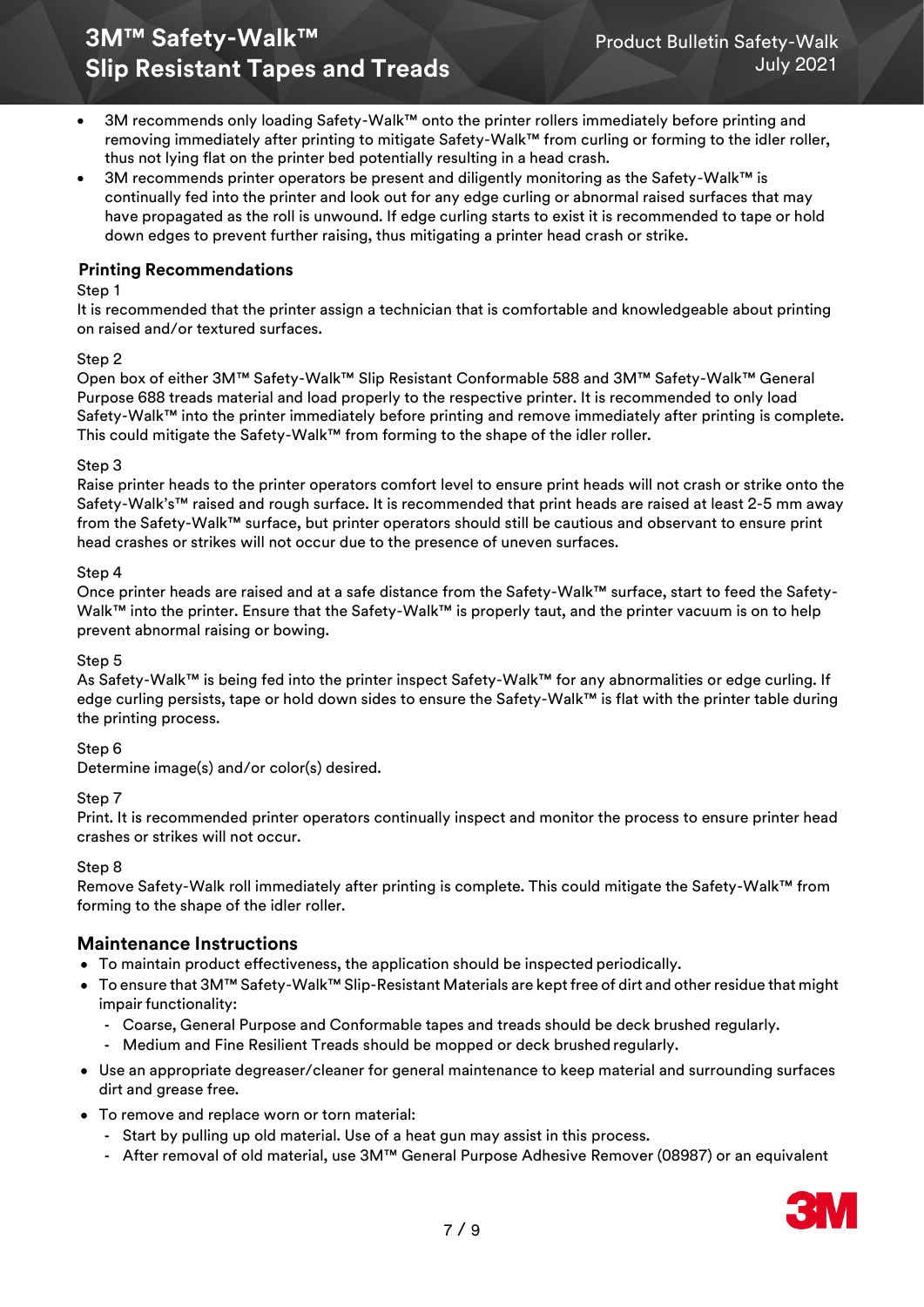product to soften adhesive residue and allow scraping of surface in preparation for product replacement.

• As 3M™ Safety-Walk™ should be replaced as you observe mineral wear or loss from its surface.

## **Important for Proper Application and Service Life**

- 1. All surfaces must be clean, dry and at recommended temperature before applying product.
- 2. Rough or porous surfaces must be primed with 3M™ Safety-Walk™ Primer for proper adhesion.
- 3. A 3M™ Safety-Walk™ Rubber Hand Roller should be used to assure a firm bond when applying all Safety-Walk slip-resistant materials.
- 4. For extra protection from excessive moisture or liquids, use 3M™ Safety-Walk™ Edging Compound. Safety-Walk slip-resistant materials are not recommended for continuous immersion in water.
- 5. 3M™ Safety-Walk™ Slip-Resistant Material can be applied on most painted surfaces that are in good condition. The material will adhere as well as the base paint. Painted surfaces must be thoroughly dry before application of any 3M™ Safety-Walk™ Slip-Resistant Material.
- 6. Treated or untreated wood must be painted prior to application of 3M™ Safety-Walk™ Slip-Resistant Material.
- 7. Do not apply 3M™ Safety-Walk™ Slip-Resistant Material over surfaces with constant water contact or moisture.
- 8. Do not apply 3M™ Safety-Walk™ Slip-Resistant Material over grouting. Avoid cracks in concrete and cracks in any surface.
- 9. 3M™ Safety-Walk™ Slip-Resistant Materials are not recommended for quarry tile in commercial kitchens due to constant oil exposure.

# **Unsuitable End Uses**

This bulletin provides technical information only. 3M recommended product end uses are listed in each 3M product bulletin. End uses not listed in the applicable 3M Product Bulletins are typically not eligible for 3M Warranties. For all product end uses (recommended or not recommended), user remains solely responsible for evaluating, testing and approving this 3M product and determining whether it is appropriate and suitable for customer's application. For non-recommended and/or non-warranted end uses or applications, users must assume any associated risks, and acknowledge that 3M has no liability for such end uses or applications.

# **Warranty**

3M warrants that its 3M™ Safety-Walk™ Slip-Resistant Tapes and Treads products will be free from defects in material and manufacture at the time of purchase from 3M's authorized distributor. Other than as required by local laws 3M MAKES NO OTHER EXPRESS OR IMPLIED WARRANTIES, INCLUDING ANY IMPLIED WARRANTY OF MERCHANTABILITY OR FITNESS FOR A PARTICULAR PURPOSE. All questions of warranty relating to this product are governed by the terms and conditions of the sale, subject, where applicable, to the prevailing law.

# **Limited Remedy**

If a 3M product does not conform to this warranty, the sole and exclusive remedy is, at 3M's option, replacement of the 3M product or refund of the purchase price.

# **No Extension of Warranty**

In the case of an approved warranty claim, the replacement Product will carry only the remaining term of the original warranty period.

# **Limitation of Liability**

Except where prohibited by law, 3M will not be liable for any loss or damage arising from the 3M product, whether direct, indirect, special, incidental or consequential, regardless of the legal theory asserted.